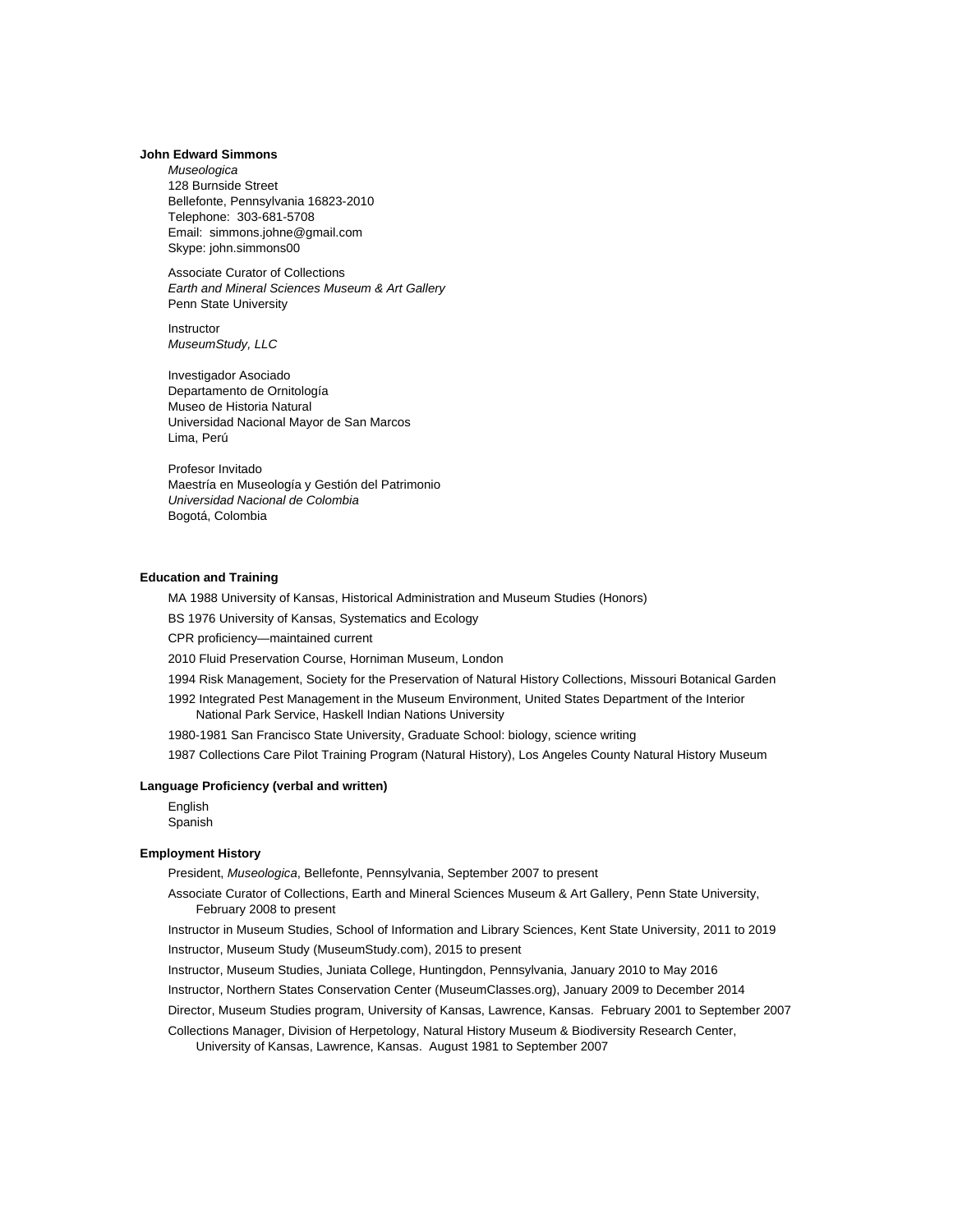Collections Manager, Department of Herpetology, California Academy of Sciences, San Francisco, California. 1977-1981

Zoo Keeper, Department of Herpetology, Fort Worth Zoological Park, Fort Worth, Texas. August 1976 to June 1977

### **Grants Awarded**

Museum Loan Network, 2004, \$44,917 (co-PI)

Museum Loan Network, 2003, \$3,733. (co-PI)

Compactor storage for fluid collections of vertebrates, National Science Foundation-RCSE, 1995, \$370,084 (co-PI)

Conservation Project Support, assessment and improvement of fluid collections, Institute for Museum Services, September 1989, \$11,655 (IC-90342-89)

# **Honors and Awards**

Spiritus Award for Excellence in Service and Management of Herpetological and Ichthyological Collections,, American Society of Ichthyologists and Herpetologists, 2019

Dudley-Wilkinson Award of Distinction, Registrars Committee of the American Alliance of Museums, 2016

Carolyn L. Rose Award for Outstanding Commitment to Natural History Collections Care and Management, Society for the Preservation of Natural History Collections, 2011

Kansas City Area Archivists Award of Excellence, 2006

Chancellor's Award for Outstanding Mentoring of Graduate Students, University of Kansas, 2005

Superior Voluntary Service Award, American Association of Museums, 2001

CASE award, "Excellence in Writing," (Fall 1986 edition of Explore magazine), 1986

### **Teaching and Instruction**

Instructor in Museum Studies, School of Information and Library Sciences, Kent State University, Kent, Ohio (2011 to present)

*Foundations of Museum Studies Museum Collections Museums and the Law*

Lecturer in Art, Juniata College, Huntingdon, Pennsylvania (spring 2010 to 2016)

*Museum Education*

Profesor Invitado, Universidad Nacional de Colombia, Bogota, Museología y Gestión del Patrimonio (2009 to present)

*Administración de Colecciones*

Instructor, Museum Study (fall 2015 to present)

*Collections Management and the Law*

*Policies for Collections Management*

Instructor, Northern States Conservation Center (spring 2009 to fall 2014)

*Introduction to Museums Collections Management Databases Collections Management Policies for Museums and other Cultural Institutions Legal Issues in Collections Management Museum Ethics*

Instructor, Interactive Arts, *Penn State University* (2012) *The Museum Exhibit*

Instructor, United States Department of the Interior Museum Program (Managing Museum Property) and United States National Park Service (Curation of Natural History Collections)

Instructor, Graduate School, University of Kansas (1998 to 2007) *Museum Studies Introduction to Museum Collection Management Current Issues in Curation and Collection Management Introduction to Conservation Directed Readings in Museum Studies Special Topics in Museum Studies*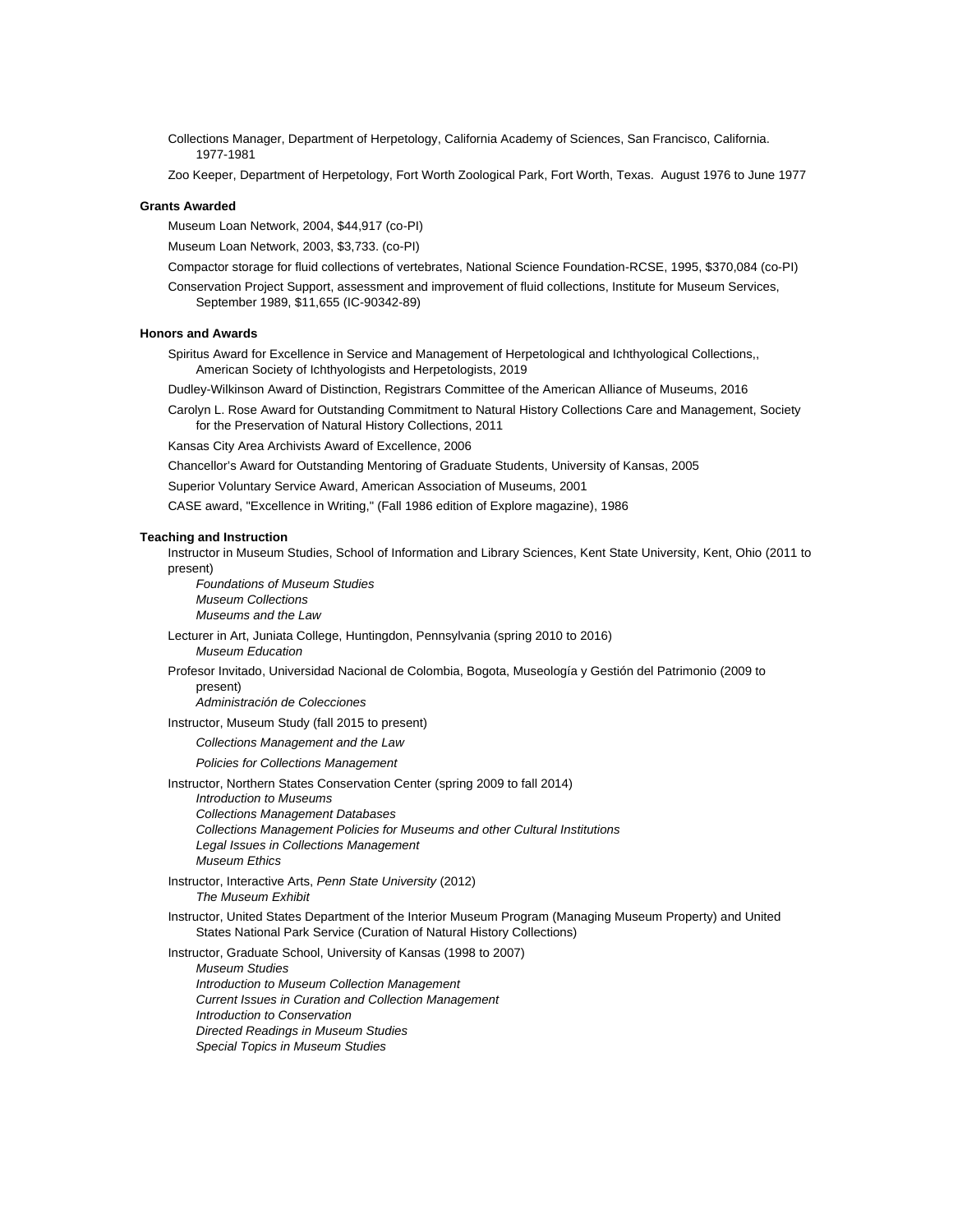Instructor, Heritage League of Kansas City Collection Care & Training Program (Integrated Pest Management; Natural History Museum Collection Care), 1994-1996

## **Webinars Developed and Presented**

*Collection Management for Smaller Cultural Institutions* (short course)

Connecting to Collections, 12 February to 05 March 2018 (four sessions)

*Evalutaing Information Resources for Collections Care*

Connecting to Collections, 13 September 2018 *Introduction to Legal Issues in Collections Management*

Connecting to Collections, 12 April 2017

*The Deaccessioning Dilemma: Laws, Ethics, and Actions*

Connecting to Collections, 19 November 2015

Getting Started on Collections Storage

American Alliance of Museums, 07 December 2016

The Basics of Developing a Collections Management Policy American Alliance of Museums, 23 March 2011

# **Workshops Designed and Conducted**

*Collection Management Policies—Preparation, Implementation, Evaluation* International Preservation Studies Center, Mt Carroll, Illinois May 2017

*Care of Natural History Collections*

Transmitting Science, Barcelona, Spain, November 2016

*Housekeeping for Historic Collections*

Conservation Center for Artistic and Historic Artifacts, The Clivedon, Philadelphia, 2015.

## *Exhibitions for Cultural Collections*

Conservation Center for Artistic and Historic Artifacts, Philadelphia History Museum at the Atwater Kent, Philadelphia, 2014. Co-presented with Julianne Snider

### *Integrated Pest Management for Cultural Institutions*

Conservation Center for Artistic and Historic Artifacts, Academy of Natural Sciences, Philadelphia, 2014

### *Fluid Preservation*

National Museum of Natural History (Smithsonian), 2013

### *Care of Natural History Collections*

Conservation Center for Artistic and Historic Artifacts, Academy of Natural Sciences, Philadelphia, 2013 *Collections Management Policies*

Conservation Center for Artistic and Historic Artifacts, Newark Museum, Newark, 2013

### *Acreditación de Museos*

ICOM-Colombia, 2012

# *Estándares de Excelencia para el Desempeño Museístico*

EEDEM, Mexico City, 2012

- *¿Como Operar un Museo de Manera Exitosa?* Centro Cientifico y Cultural Caracol, Ensenada, México, 2011
- *Workshop on the Care, Management, and Conservation of Natural History Collections* Museo Paraense Emílio Goeldi, Belém, Brazil, 2010 Chulalongkorn University, Bangkok, Thailand, 2004

### *Fluid Preservation of Natural History Specimens* Naturhistoriska Riksmuseet, Stockholm, Sweden, 2010

- *Developing Best Practices and Standards for Fluid Preservation* Society for the Preservation of Natural History Collections, Leiden Medical School,Leiden, The Netherlands, 2009
- *Writing Collections Management Policies*
	- North Carolina Museum of Natural Sciences, Raleigh, North Carolina, January 2006 California Academy of Sciences, San Francisco, California, January 2007 Society for the Preservation of Natural History Collections, Oklahoma City, Oklahoma, May 2008 African American Association of Museums, August 2008

### *Cuidado y Manejo de Colecciones de Historia Natural*

Museo de Historia Natural, Universidad Mayor Nacional de San Marcos, Lima, Peru, 2018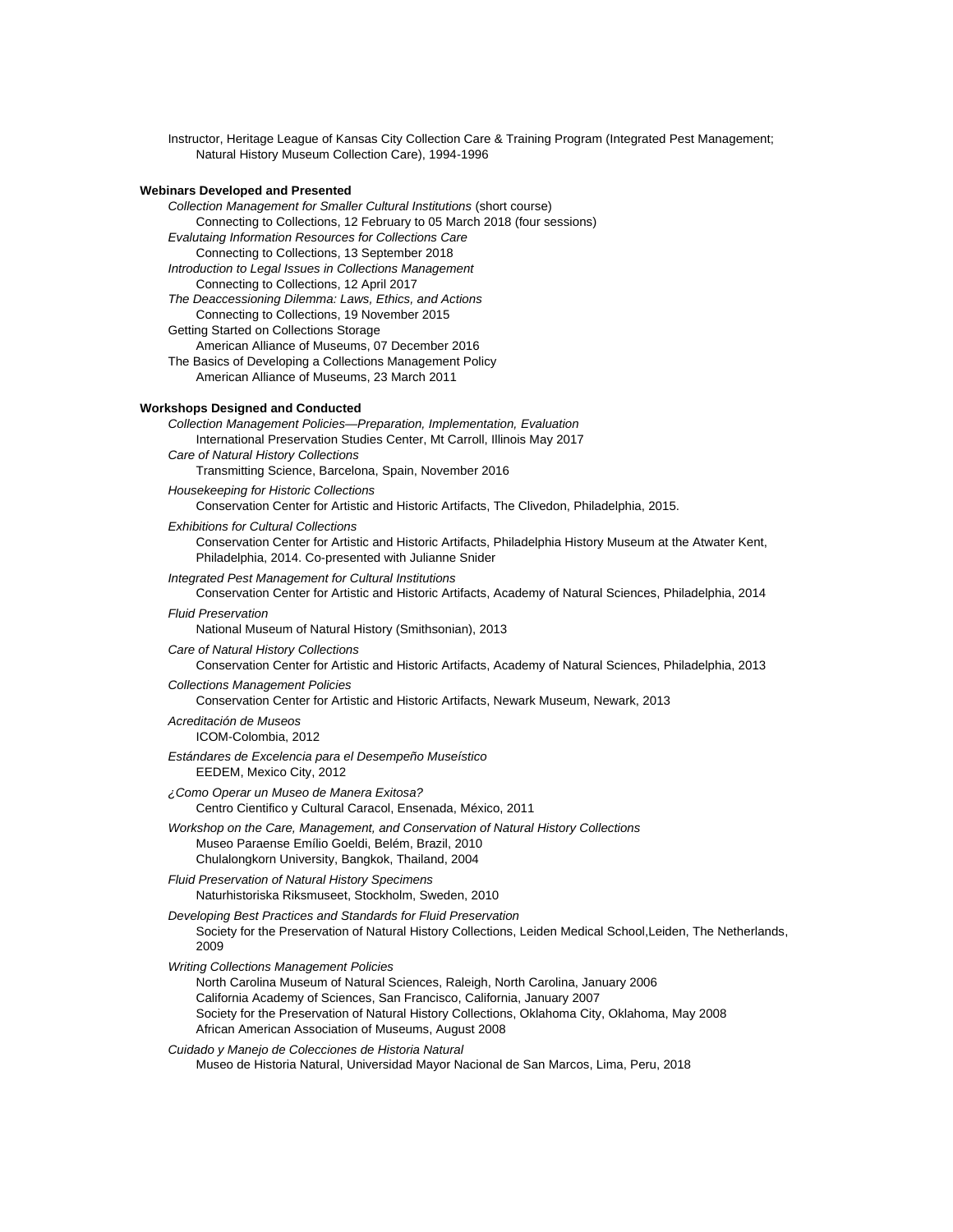Universidad de Magdalena, Santa Marta, Colombia, 2007 Museo de Zoología, Pontificia Universidad Catolica del Ecuador. Quito, Ecuador, 1998, 2005 Museo de Historia Natural, Universidad Nacional Mayor de San Marcos. Lima, Peru, 2004 Instituto Alexander von Humboldt. Villa de Leyva, Colombia, 1998, 2000, 2002, 2006 Parque Zoológico Nacional de El Salvador, San Salvador, June 2001

- *El espiritu de vino rectificado: lo que sabemos (y no sabemos) de la preservación en líquido y las colecciones sistematicas y la conservación de la naturaleza* Universidad de Azuay, Cuenca, Ecuador, 2005.
- La historia de los museos de historia natural; las colecciones sistematicas y el conservación de la naturaleza; y el *cuidado y manejo de las colecciones sistematicas* Universidad de Guayaquil, Guayaquil, Ecuador, 2005
- *Curso de Capacitación Museografía para Personal de Museos Peruanos* Museo de Arte Precolombiano, Cuzco, Peru, 2004.
- *Care and Management of Scientific Collections* Universidad Autónoma de México, Mexico City, 2002. *Herpetological Collection and Preservation*
	- Parque Zoológico Nacional de El Salvador, San Salvador, June 2001

# **Invited Presentations**

| Aventuras con una máquina del tiempo                                                                                                                                                                                                                       |  |
|------------------------------------------------------------------------------------------------------------------------------------------------------------------------------------------------------------------------------------------------------------|--|
| Museo de Historia Natural, Lima, Peru, February 2018                                                                                                                                                                                                       |  |
| Deaccessioning Experts: Legal and Ethical Rationales                                                                                                                                                                                                       |  |
| American Alliance of Museums, Phoenix, Arizona, 2018<br><b>Creating and Renovating Storage Facilities</b>                                                                                                                                                  |  |
| American Alliance of Museums, Washington, DC, 2016                                                                                                                                                                                                         |  |
| Ethics Smackdown                                                                                                                                                                                                                                           |  |
| American Alliance of Museums, Baltimore, Maryland, 2013                                                                                                                                                                                                    |  |
| Out of Site, Out of Mind American Alliance of Museums, Baltimore, Maryland, 2013<br>American Alliance of Museums, Baltimore, Maryland, 2013                                                                                                                |  |
| Looking Back at Moving Forward—Historical View of How New Technologies and Discoveries Changed Collections<br>World Congress of Herpetology, Vancouver, Canada, August 2012                                                                                |  |
| Application of Preventive Conservation to Solve the Coming Crisis in Collections Management<br>Society for the Preservation of Natural History Collections, Yale University, June 2012                                                                     |  |
| Sapos, Shamans, and Sustos<br>Microcosm conference, Tree Walkers International, Lynnwood, Washington, September 2010                                                                                                                                       |  |
| All That Remains: Biomedical Collections and Other Unnatural Histories<br>University of Texas at El Paso, El Paso, Texas, March 2010                                                                                                                       |  |
| <b>Collections Planning</b><br>Seminar for Historical Administration (American Association for State and Local History), Indianapolis, Indiana,<br>November 2008; November 2009<br>US Army Museum Systems Training Course, Salt Lake City, Utah; June 2006 |  |
| Ethics, Databases, and Museums for Thailand. Chulalongkorn University, Bangkok, Thailand. July 2005                                                                                                                                                        |  |
| <b>Managing Collections Management</b><br>Queensland Museum, Brisbane, Australia, May 2005<br>Macquarie University, Sydney, Australia, May 2005                                                                                                            |  |
| A History of the Preservation of Biological Materials, Culture on Campus, Macquarie University, Sydney, Australia,<br>May 2005                                                                                                                             |  |
| Museum Studies Training: Academic Variations and a New Model for Developing Countries, Transformation:<br>Leadership Today, Museums Australia National Conference, Sydney, Australia, May 2005                                                             |  |
| Testing International MAP (Museum Assessment Program): What Worked? What Didn't?, American Association of<br>Museums, New Orleans, Louisiana, May 2004                                                                                                     |  |
| International Training of Collections Managers and Registrars Registrar's Committee, American Association of                                                                                                                                               |  |

*International Training of Collections Managers and Registrars,* Registrar's Committee, American Association of Museums, New Orleans, Louisiana, May 2004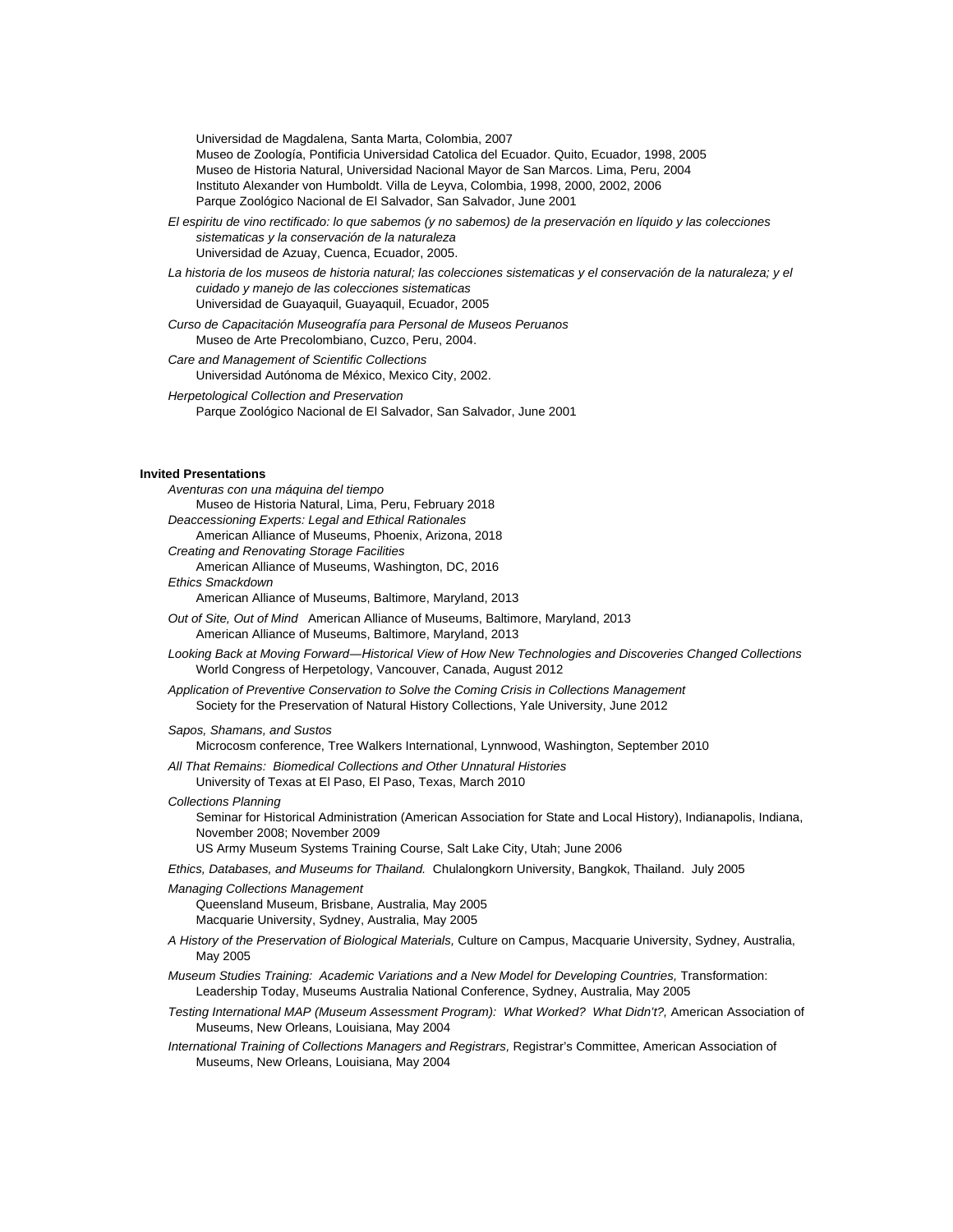*Blithe Spirits (Rectified): What We Know (and Don't Know) About Fluid Preservation*  California Academy of Sciences, 2006 Field Museum of Natural History, Chicago, 2003 New Jersey State Museum, Trenton, NJ, 2003. United States National Museum of Natural History, Washington D.C., 2002 Sam Noble Museum of Natural History, Norma, Oklahoma, 2002 American Museum of Natural History, New York, 2001

- *El Espíritu de Vino, Rectificado: Lo que sabemos (y no sabemos) de la preservación en líquido,* Instituto de Biología, Universidad Autonoma de México, 2003
- *Why Not to do Natural Science Collection Valuations,* Society for the Preservation of Natural History Collections, Philadelphia, June 1996
- *Surveying the Situation: Conservation Surveys as Planning Tools,* Texas Association of Museums, Corpus Cristi, Texas, April 1991
- *Defining Standard Procedures for Assessing the Condition of a Fluid-preserved Collection,* (Workshop co-presented with Robert Waller and Arnold Y. Suzumoto), Society for the Preservation of Natural History Collections, Chicago, Illinois. May 1990
- *Collections Management Meets Collections Conservation,* Society for the Preservation of Natural History Collections, Chicago, Illinois. May 1990
- *Documentation of Collections,* Mountain-Plains Museums Association, Oklahoma City, Oklahoma. October 1989
- *Case Studies on Specialized Storage Systems--Fluids,* Society for the Preservation of Natural History Collections, Calgary, Alberta. July 1989
- *Conservation Problems of Fluid Preserved Collections,* Mountain-Plains Museums Association, Kansas City, Missouri. October 1988
- *Herpetology of the High Andes,* Society for the Study of Amphibians and Reptiles Regional Society Conference, Ann Arbor, Michigan. August 1988
- *Production of Regional Society Newsletters,* Society for the Study of Amphibians and Reptiles Regional Society Conference, Tampa, Florida. August 1985

# **Consultation (representative clients)**

Available upon request

### **MAP (Museum Assessment Program) II on-site Assessor**

Various from 1992 to present

## **Professional Association and Society Memberships and Participation (selected)**

American Alliance of Museums (AAM)

Chairperson, Collections Stewardship Professional Network, May 2017 to 2019 President Elect, Registrar's Committee—spring 2015 to May 2017 Ethics Smack Down Point/Counterpoint—session participant, 20 May 2013 Out of Site, Out of Mind—session organizer and participant, 21 May 2013 Global Concerns in Museums initiative (developed and organized five panel sessions for 2010 annual meeting), 23-27 May 2010 Panelist for the Museum Advancement and Excellence Peer Reviewer Roundtable—New Ideas, Notable Changes, and Next Steps, American Association of Museums,12-16 May, Dallas, Texas. American Society of Ichthyologists and Herpetologists (ASIH)

Herpetological Information Committee, July 1988 to 2007. Ichthyology and Herpetology Collections and Resources Committee, 1993-2007. Board of Governors (Class of 2003) Herpetological Computerization Standards Committee, 1993 Herpetological Computerization Standards Committee, 1993 Organizer and Session Chair, Collections Care and Management Workshop, Austin, Texas, May 1993. ASIH representative to the Society for the Preservation of Natural History Collections (1992) Committee on Curatorial Supplies and Practices, 1980-1992. Organizer and Session Chair, Collection Care and Management Issues in Herpetology and Ichthyology, Champaign-Urbana, Illinois, June 1992.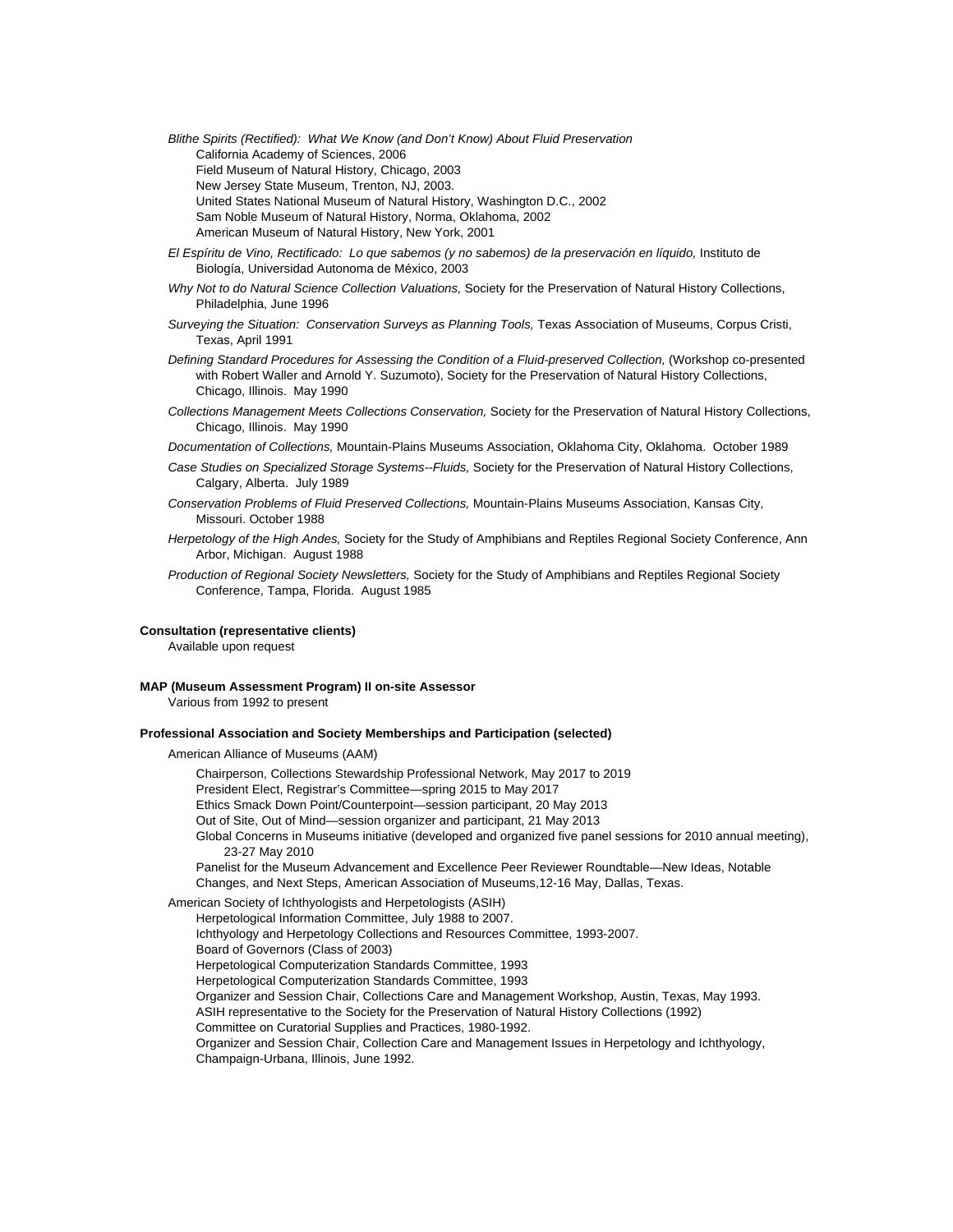Association of Registrars and Collections Specialists (ARCS)

Board member, 2015 to present

Biology Curator's Group, UK (BCG)

Douglas County Historical Society Board of Directors, 2004-2006 Board Chairman, 2005

International Society for the History and Bibliography of Herpetology (ISHBH)

Mountain-Plains Museums Association (MPMA)

Co-organizer and co-moderator of the Training for Excellence session (with Carolyn Pool), joint meeting of the Mountain-Plains Museums Association and the Kansas Museums Association, Topeka, Kansas, October 2006 Moderator, Collections Session, Mountain-Plains Museums Association, Kansas City, Missouri. October 1988 Chair, Documentation of Collections Session, Mountain-Plains Museums Association, Oklahoma City, Oklahoma. October 1989

National Institute for the Conservation of Cultural Property (NIC)

Alternate Designee to the for the Museum of Natural History, 1989 to 2000

Phi Beta Delta Honor Society for International Scholars

President, Alpha Pi Chapter, 2005-2006

Society for the Preservation of Natural History Collections (SPNHC)

International Cooperation Project (1996) Publications Committee, March 1989 to 1997 (Chair, 1993 to 1997).

Conservation Committee (Fluid Specimen Assessment Subcommittee), 1989 to 1997.

Council Member (Executive Committee) (1993-1997)

Managing Editor, *Collection Forum*, June 1993 to December 1997.

Organizer and Moderator, "Fees for Data" panel discussion, Society for the Preservation of Natural History Collections, Madison, Wisconsin, July 1997.

Session Chair, Society for the Preservation of Natural History Collections, Toronto, Canada. May 1995 Session Chair, Society for the Preservation of Natural History Collections, Ottawa, Canada. May 1991 Council Member-at-Large (1990-1993)

Collection Care & Training Program of the Heritage League, Board Member

Associate Editor (Life Sciences), *Collection Forum*, March 1989 to 1993.

Committee for Evaluating Collection Support Positions, June 1989 to 1993.

Education and Training Committee, 1993

Resources Committee (Resources Directory Subcommittee), 1990 to 1993.

Sessional Committee for Liaison with the United Kingdom Group (1993)

Awards Committee, 1990-1992.

Publicity and Liaison Committee, September 1986 to 1991.

Membership Committee (Correspondent for Herpetology), July 1987 to July 1989.

Co-chair, Resource Management and General Session, Society for the Preservation of Natural History Collections, Calgary, Alberta. July 1989

Society for the Study of Amphibians and Reptiles (SSAR)

Local Committee, 1996 Annual Meeting

- Managing Editor, *Herpetological Review* (SSAR), January 1985 to December 1990.
- Regional Society Liaison Committee, 1983-1985.
- Zoo Liaison Committee, 1981-1982.

# **Other Professional Service**

- Bookends Seminar, *Observation and Distillation—Preservation, Depiction, and the Perception of Nature*, Juniata College, Huntingdon, Pennsylvania, February 2013
- Participation in *Development of benchmark standards for the preservation of wet collections*, The Natural History Museum, London, October 2012

Conferencia, *De Alejandería a la Anatomía de Gray—las técnicas de la preservación y la historia de ilustración anatómica*. Claustro de San Agustín, Universidad Nacional de Colombia, 2010

Conferencia, *Ciencia y Arte en la Ilustración Científica: Preservación, pintura, y la percepción de la naturaleza*. Claustro de San Agustín, Universidad Nacional de Colombia, 2009

Comité Editorial, *Bio-grafía: Escritos sobre la Biología y su Enseñanza* (Colombia), 2009 to present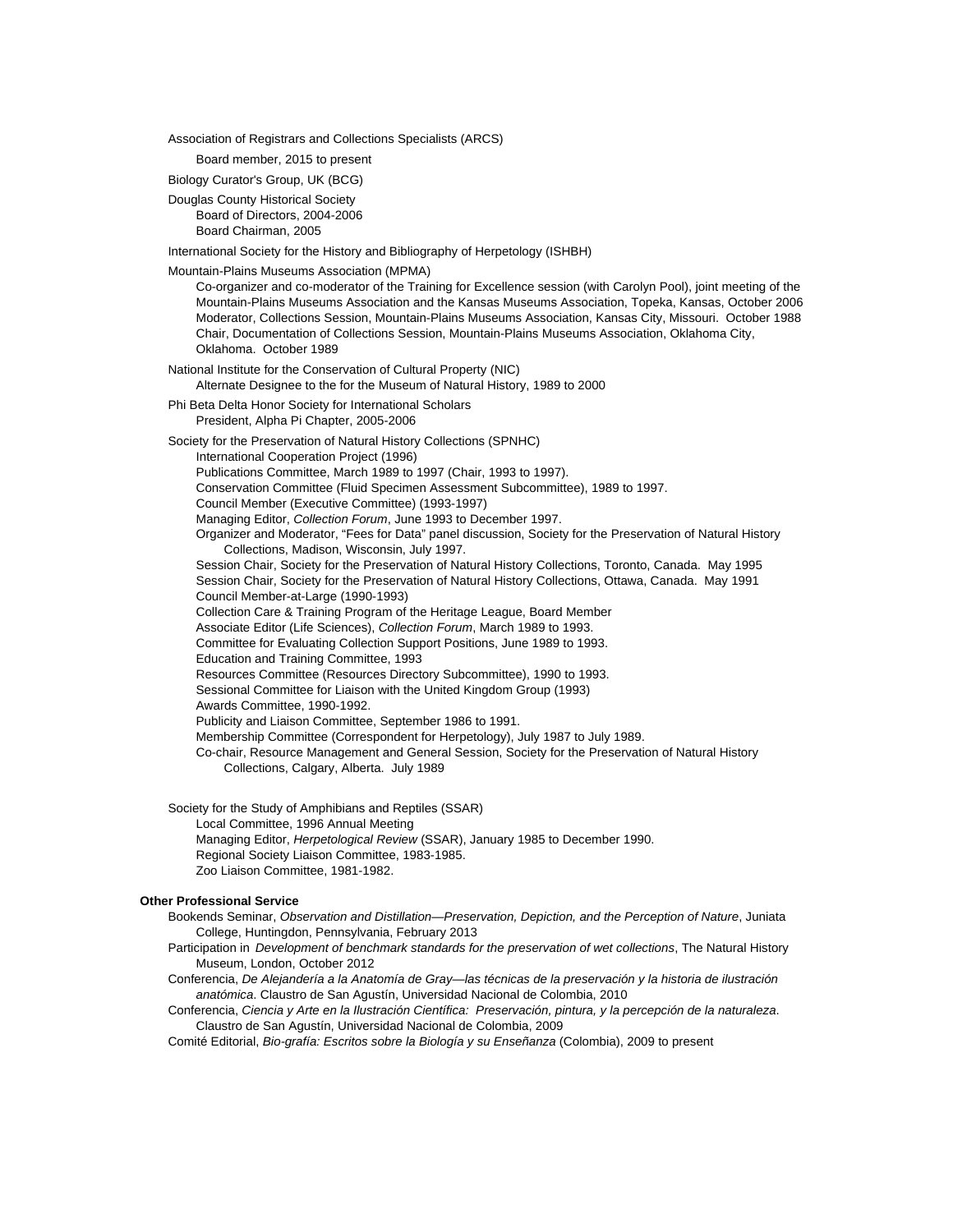- Session Chair, "Indigenous Politics and Natural Resource Management" session, The Andean World: Environment, Identity and Nation Building, Hall Center for the Humanities, 23-25 February 2006, University of Kansas, Lawrence, Kansas.
- Field Reviewer, Institute of Museum and Library Services Conservation Project Grants, 1995 to present
- Museums for America Grant Review Panel, Institute of Museum and Library Services Conservation Project Grants, 2004
- Conservation Grant Review Panel, Institute of Museum and Library Services Conservation Project Grants, 2001- 2003
- Panelist, Mesa de Redonda, Colecciones Zoológicas, Congreso Colombiano de Zoología, Bogotá, Colombia, May 2000
- Organizer and Moderator, "Collection Management" session, Society for the Study of Amphibians and Reptiles, Lawrence, Kansas, July 1996.
- Editor, *Remains to be Seen* (newsletter of the Collections Care Pilot Training Program), July 1987 to 1995.Co-group leader, "Collections Care, Use and Destructive Sampling" Breakout Session, Association of Systematics Collections meeting, St. Louis, Missouri May 1994
- Editor, *Panorama* (newsletter of the Museum Associates of the Museum of Natural History of the University of Kansas), August 1984 to 1992.
- Editor, *Kansas Herpetological Society Newsletter,* July 1982 to December 1989.
- Editor, *Muse News* (Newsletter of the Organization of Students of Historical Administration and Museum Studies), January 1984 to May 1987.

## **Blog Posts**

In Memoriam: Tracy Hicks, 1946-2014. Center for the Future of Museums Blog, 11 December 2014, **<http://futureofmuseums.blogspot.com/2014/12/in-memoriam-tracy-hicks-1946-2014.html>**

Musings on Museum Studies #1: Musings on Museum Studies in the U.S. (with Kiersten Latham). 01 November 2016, Kent State University MuseLab, **<https://www.themuselab.org/single-post/2016/11/01/Musings-on-Museum-Studies-1>**

Musings on Museum Studies #3: A Surfeit of Graduates? 01 February 2017, Kent State University MuseLab, **<https://www.themuselab.org/single-post/2017/02/01/A-Surfeit-of-Graduates>**

Musings on Museum Studies #4: Awakening to Find Your Dream Job. 01 March 2017, Kent State University MuseLab, **<https://www.themuselab.org/single-post/2017/03/01/Awakening-to-Find-Your-Dream-Job>**

Haiku to You, Too. 01 August 2017, Kent State University MuseLab, [https://www.themuselab.org/single](https://www.themuselab.org/single-post/2017/08/01/Haiku-to-You-Too)[post/2017/08/01/Haiku-to-You-Too](https://www.themuselab.org/single-post/2017/08/01/Haiku-to-You-Too)

Museums and Museum Studies in Colombia. 01 November 2017, Kent State University MuseLab, <https://www.themuselab.org/single-post/2017/10/01/Museums-and-Museum-Studies-in-Colombia>

InoCyTec Patrimonio. 01 January 2018, Kent State University MuseLab, <https://www.themuselab.org/single-post/2018/01/01/InoCyTec-Patrimonio>

Reflections on a Museum Centenary: A Celebration in Peru[. https://www.themuselab.org/hey-look-i-m-a-blog](https://www.themuselab.org/hey-look-i-m-a-blog)

Perish or Publish? <https://www.themuselab.org/single-post/2018/11/01/Musings-on-Museum-Studies-5-Perish-or-Publish>

What's on my Bookshelf? 01 January 2019. <https://www.themuselab.org/single-post/2019/01/01/What-is-on-my-bookshelf>

### **Publications (selected)**

- IN PRESS. Simmons, J. E. and K. Latham.2020. Museum studies. Oxford Bibliographies in Anthropology. Oxford: Oxford University Press.
- 2019. Simmons, J. E. "Storage in fluid preservatives." In *Preventive Conservation: Collection Storage*, edited by Lisa Elkin and Christopher A. Norris, 491-509. New York: Society for the Preservation of Natural History; American Institute for Conservation of Historic and Artistic Works; Smithsonian Institution; The George Washington University Museum Studies Program.

2019. Latham, K. and J. E. Simmons. Wither museum studies? *Journal of Education for Library and Information Sciences*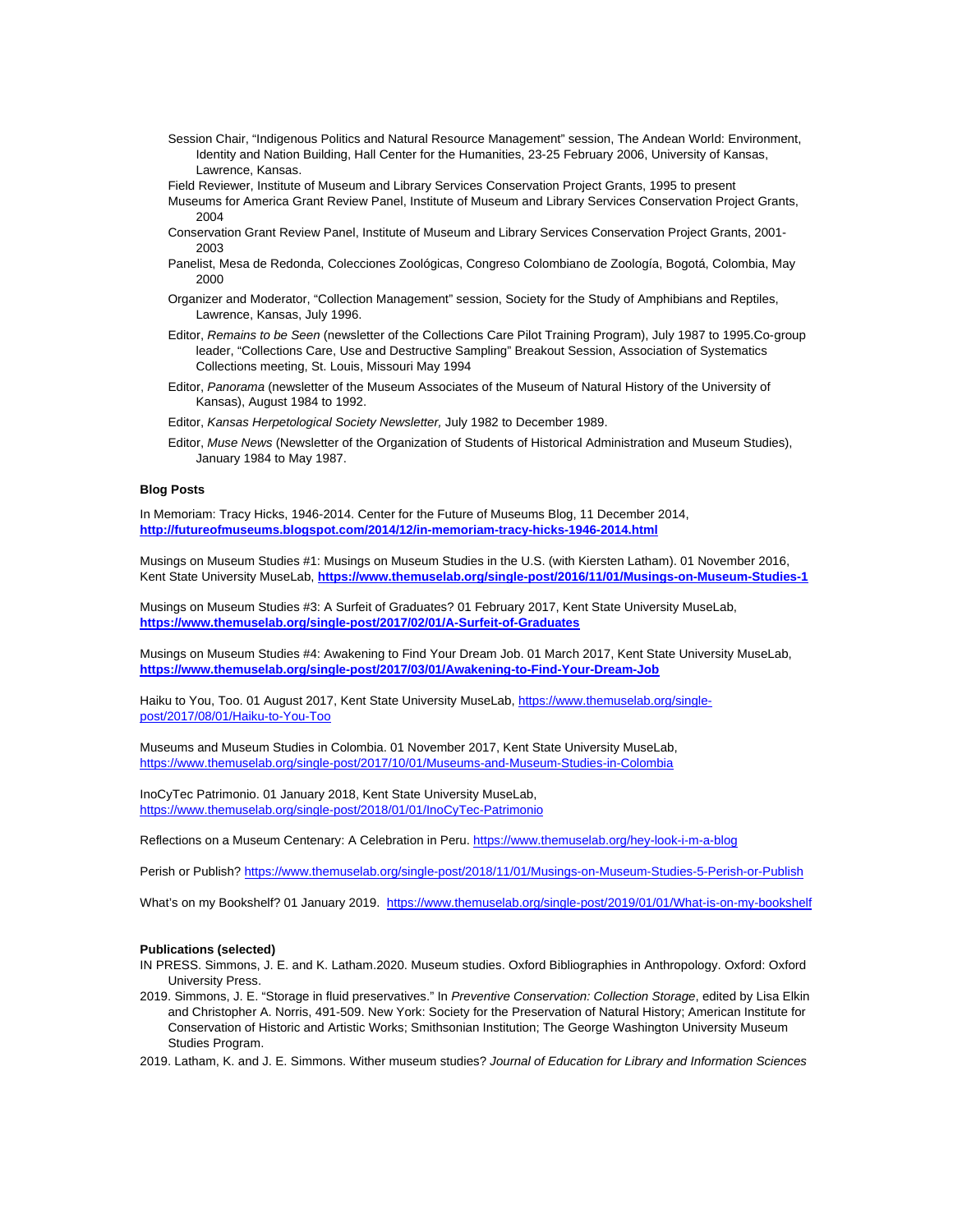(JELIS) 60(2):102-117.

- 2018. Simmons, J.E. The Chorus and the Two Cultures. Pp. 44-51 *in* R. Myrick (editor). *Tracy Hicks. Collect, Preserve, Change*. SP/N Gallery, The University of Texas at Dallas
- 2018. Simmons, J.E. Adventures with a time machine: the fascinating past and challenging future of natural history museums. *The Museum Review* 3(1), [http://articles.themuseumreview.org/tmr\\_vol3no1\\_simmons](http://articles.themuseumreview.org/tmr_vol3no1_simmons)
- 2017. Simmons, J.E. *Things Great and Small: Collections Management Policies*. Second edition. Rowman & Littlefield, Lanham
- 2017. Latham, K.F. and J.E. Simmons. Using systems thinking in teaching museum studies. Pp. 219- 228 in Y. Yung and A.R. Love. *Systems Thinking in Museums. Theory and Practice*. Rowman and Littlefield, Lanham, xviii + 247 pp.
- 2016. Simmons, J.E. *Museums: A History*. Rowman & Littlefield, Lanham, 308 pp.
- 2015. Simmons, J.E. La vida secreta de los museos universitarios. *Códice* (Boletín Científico y Cultural del Museo Universitario, Universidad de Antioquía) 16(28):40-45.
- 2015. Simmons, J.E. *Herpetological Collecting and Collections Management*. Third edition. Society for the Study of Amphibians and Reptiles Herpetological Circular number 42, 206 pages.
- 2015. Simmons, J.E. Collections management: history, theory, and practice. Pages 221-247 *in* Conal McCarthy (editor), *The International Handbook of Museum Studies. Volume 4. Museum Practice*. John Wiley and Sons, Ltd, London, lii + 652 pp.
- 2014. Latham, K.F., and J.E. Simmons. *Foundations of Museum Studies: Evolving Systems of Knowledge*. Libraries Unlimited, Santa Barbara, xvi +155 pages.
- 2014. Almendáriz, A., J.E. Simmons, J. Brito, and J. Vaca-Guerrero. Overview of the herpetofauna of the unexplored Cordillera del Cóndor of Ecuador. *Amphibian & Reptile Conservation* 8(1) [Special Section]:45-64.
- 2014. Carr, J.L., A. Almendáriz, J.E. Simmons, and M.T. Nielsen. Subsistence hunting for turtles in northwestern Ecuador. *Acta Biológica Colombiana* 19(3):401-413.
- 2014. Simmons, J.E. *Fluid Preservation: A Comprehensive Reference*. Rowman & Littlefield, Lanham, 347 pages.
- 2013. Simmons, J.E., and J. Snider. [Image and Reality: Perception, Depiction, and Preservation of Nature.](http://www.juniata.edu/services/jcpress/voices/pdf/2013/jv_2013_127-144.pdf) *Juniata Voices*, 13:127-144. http://www.juniata.edu/services/jcpress/voices/pdf/2013/jv\_2013\_127-144.pdf
- 2013. Simmons, J.E. Application of preventive conservation to solve the coming crisis in collections management. *Collection Forum* 27(1-2):89-101.
- 2012. Simmons, J.E., and J. Snider. Observation and distillation—preservation, depiction, and the perception of nature. *Bibliotheca Herpetologica*. 9(1-2):115-134.
- 2011. Simmons, J.E. Fluid specimen conservation course. *SPNHC Newsletter* 25(1):15-17
- 2010. Simmons, J.E. Collections Management. Pages 515-549 in *Health and Safety for Museum Professionals*, edited by C.A. Hawks, M. McCann, K Makos, L. Goldberg, D. Hinkamp, D. Ertel, and P. Silence. Society for the Preservation of Natural History Collections and the American Institute for Conservation. 646 pp.
- 2010. Simmons, J.E. Taphonomy, Biogeography & Paleoecology of Quaternary Cave Faunas in the Black Hills. *Dakota Amphibian and Reptile Network Newsletter* 3(2):7-8
- 2010. Simmons, J.E. Collections management policies. Pp. 24-29 in Buck, R.A. and J.A. Gilmore (editors). *MRM5. Museum Registration Methods*. Fifth edition. American Association of Museums, Washington, D.C., xi + 516 pages.
- 2010. Simmons, J.E. History of Museums. Pages 2096-2106 in *Encyclopedia of Library and Information Sciences*, 3rd edition (Marcia J. Bates and Mary Niles Maack, editors).
- 2010. Simmons, J. and J. Snider. Ciencia y arte en la ilustración científica. *[Cuadernos de Museología](http://www.museos.unal.edu.co/sccs/plantilla_3.php?id_subseccion=26&id_seccion=5)*, 40 pp. Sistema de Patrimonio Cultural y Museos, Universidad Nacional de Colombia, Sede Bogotá
- 2009. Simmons, J.E. When Father Chimborazo took the frogs away. *Leaf Litter* 2(2):19-28.
- 2008. Simmons, J.E. *Vine of the Soul. Medicine Men and their Plants and Rituals in the Colombian Amazon,* by Richard Evans Schultes and Robert F. Raffauf. Synergistic Press, San Francisco. [Book review] *Indigenous Nations Journal* 6(1):179-182.
- 2007. Simmons, J.E., A.C. Campbell, and E. Greenbaum. Presence of elemental mercury in fluid preserved specimens. *Collection Forum,* 22(1-2):32-36.
- 2006 Simmons, J.E. Museum studies programs in North America. Pp. 113-128 *in* Williams, S.L. and C.A. Hawks (editors). *Museum Studies: Perspectives and Innovations.* Society for the Preservation of Natural History Collections, Washington, D.C., 281 pages.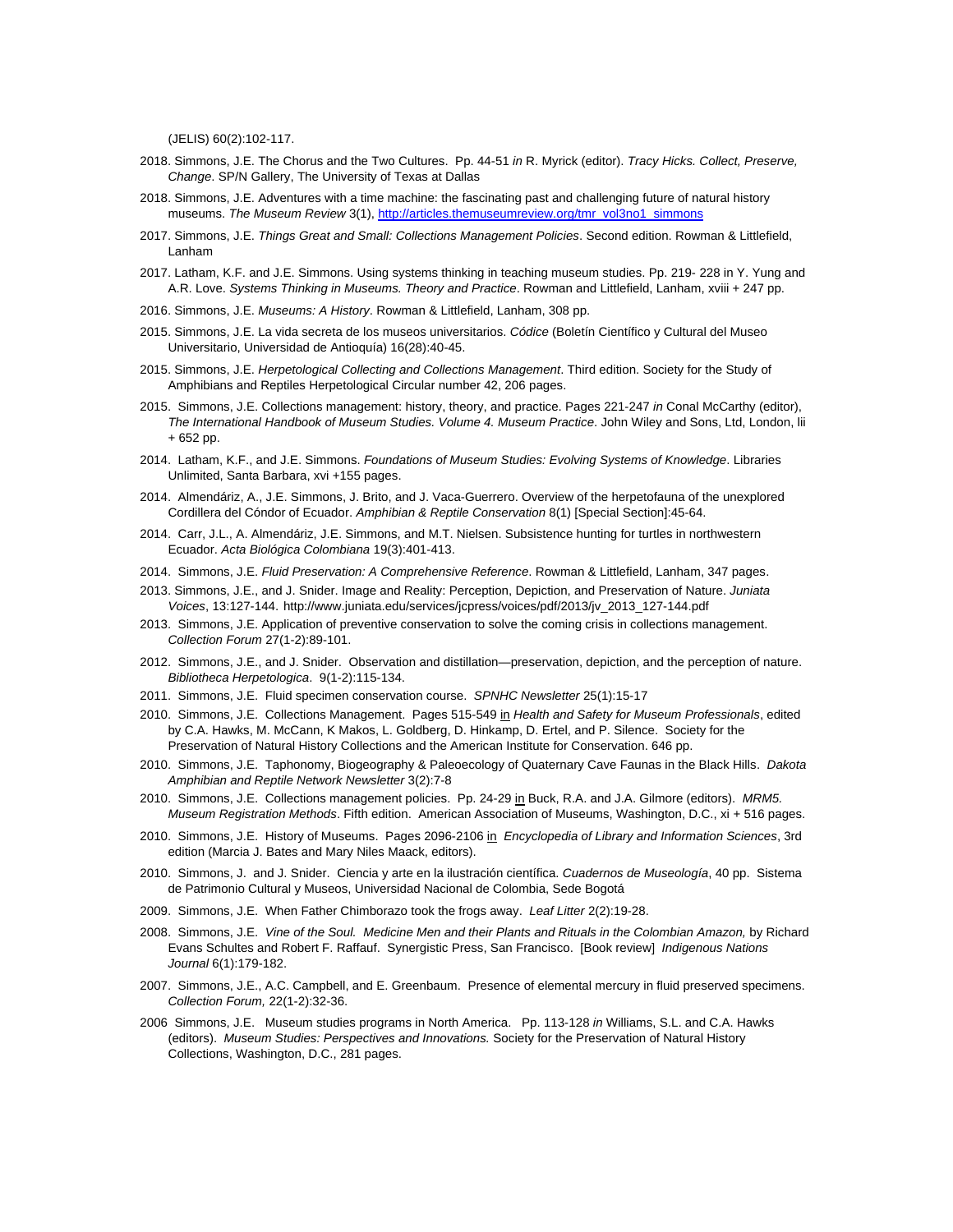- 2006 Williams, S.L. and Simmons, J.E. Developing academic curriculum standards for museum studies programs. Pp. 129-149 *in* Williams, S.L. and C.A. Hawks (editors). *Museum Studies: Perspectives and Innovations.* Society for the Preservation of Natural History Collections, Washington, D.C., 281 pages.
- 2006 Seimon, T.A., A. Seimon, P. Daszaki, S.R.P. Halloy, L.M. Schloegel, C.A. Aguilar, P. Sowell, A.D. Hyatt, B. Konecky, and J.E. Simmons. Upward range extension of Andean anurans and chytridiomycosis to extreme elevations in response to tropical deglaciation. *Global Change Biology* 12:1-12.
- 2006 Simmons, J.E. and Y. Muñoz-Saba. The future of collections: a museum training program for Latin America. *Collection Forum,* 20(1-2):83-94.
- 2006 Simmons, J.E. *Things Great and Small: Collections Management Policies.* American Association of Museums, Washington, D.C., iv + 202 pages.
- 2005 Simmons, J.E. and Y. Muñoz-Saba (editors). *Cuidado, Manejo y Conservación de las Colecciones Biológicas,*  Instituto de Ciencias Naturales, Facultad de Ciencias, Universidad Nacional de Colombia, Conservación Internacional, Ministerio de Ambiente, Vivienda y Desarrollo Territorial, Fondo para la Acción Ambiental, Bogotá D.C., 288 pp.
- 2004 Simmons, J.E. Museums. Pp. 208-209 *in* Wishart, D.J. (editor). *Encyclopedia of the Great Plains.* University of Nebraska Press, Lincoln, xviii + 919 pp.
- 2004 Simmons, J.E. What should we call the components of museum collections? *SPNHC Newsletter* 18(1):9-10.
- 2004 Simmons, J.E. Managing things: crafting a collections policy. *Museum News* 83(1):29-31; 47-48
- 2003 Simmons, J.E. The alchemy of transformation. *in* T. Hicks (editor). *Book 03.2. Tracy Hicks, Dallas, Texas.*
- 2003 Simmons, J.E., Contributor. *Dyche Hall. University of Kansas Natural History Museum, 1903-2003.* Shankel, C. and B. Watkins (compilers). Historic Mount Oread Fund, Lawrence, Kansas. 72 pp.
- 2003 Simmons, J.E. Obituary—Dr. Edward Porter Alexander. SPNHC Newsletter 17(2):12-13.
- 2003 Simmons, J.E. and Y. Muñoz-Saba. The theoretical bases of collections management. *Collection Forum,* 18(1-2):38-49.
- 2003 Waller, R.R. and J.E. Simmons. An exploratory assessment of a fluid-preserved herpetological collection. *Collection Forum,* 18(1-2):1-37.
- 2002 Simmons, J.E. Herpetological Collecting and Collections Management. Revised edition. *Society for the Study of Amphibians and Reptiles, Herpetological* Circular No. 31, 153 pp.
- 2002 Naples, V.L. Martin, L.D. and Simmons, J.E. The pelvis in early birds and dinosaurs. Pp. 203-210 in Zhou, Z. and Zhang, F. (editors). *Proceedings of the 5th Symposium of the Society of Avian Paleontology and Evolution.* Science Press, Beijing.
- 2002 Simmons, J.E. Publication date of Stejneger's supplement, "Directions for preserving small herpetological specimens in formalin." *International Society for the History and Bibliography of Herpetology* 3(2):6-7.
- 2001 Simmons, J.E. Importancia y manejo de las colecciones biológicas. Pp. 321-325 *in* Muñoz de Hoyos, P. (ed.). *Memorias. Primer Congreso Colombiano de Zoologia – año 2000.* Instituto de Ciencias Naturales, Universidad Nacional de Colombia sede Bogota. 371 pp.
- 2001 Simmons, J.E. Safe storage and handling of natural history specimens preserved in fluid. National Park Service *Conserve O Gram* 2(18):1-4
- 2000 Simmons, J.E. and Muñoz-Saba, Y. Natural history collections news from Colombia. *SPNHC Newsletter* 14(2):15.
- 2000. Simmons, J.E. Uso de madera en colecciones de museos. *Apoyo* 10(1):11
- 2000 Simmons, J.E. Museum studies at the University of Kansas. *SPNHC Newsletter* 14(2):14-15
- 1999 Simmons, J.E. and Muñoz-Saba, Y. Curso sobre el manejo y cuidado de las colecciones de historia natural. *Apoyo* 9(2):8
- 1999 Simmons, J.E. Colecciones de historia natural: almacenamiento de colecciones y datos a largo plazo. *Apoyo* 9(2):3-6
- 1999 Simmons, J.E. Value versus valuation—a comment and reply… *SPNHC Newsletter* 14(1):8-9.
- 1999 Simmons, J.E. Recent literature of interest. *Curation Newsletter* 12:14-16.
- 1999 Walker, H.J. Klepadlo, C.I. and Simmons, J.E. An alternative to glass? Yes! (For some cases). *Curation Newsletter* 12:3-4
- 1999 Simmons, J.E. Storage containers, tags, and labels for fluid-preserved collections. *Conserve O Gram* 11/14,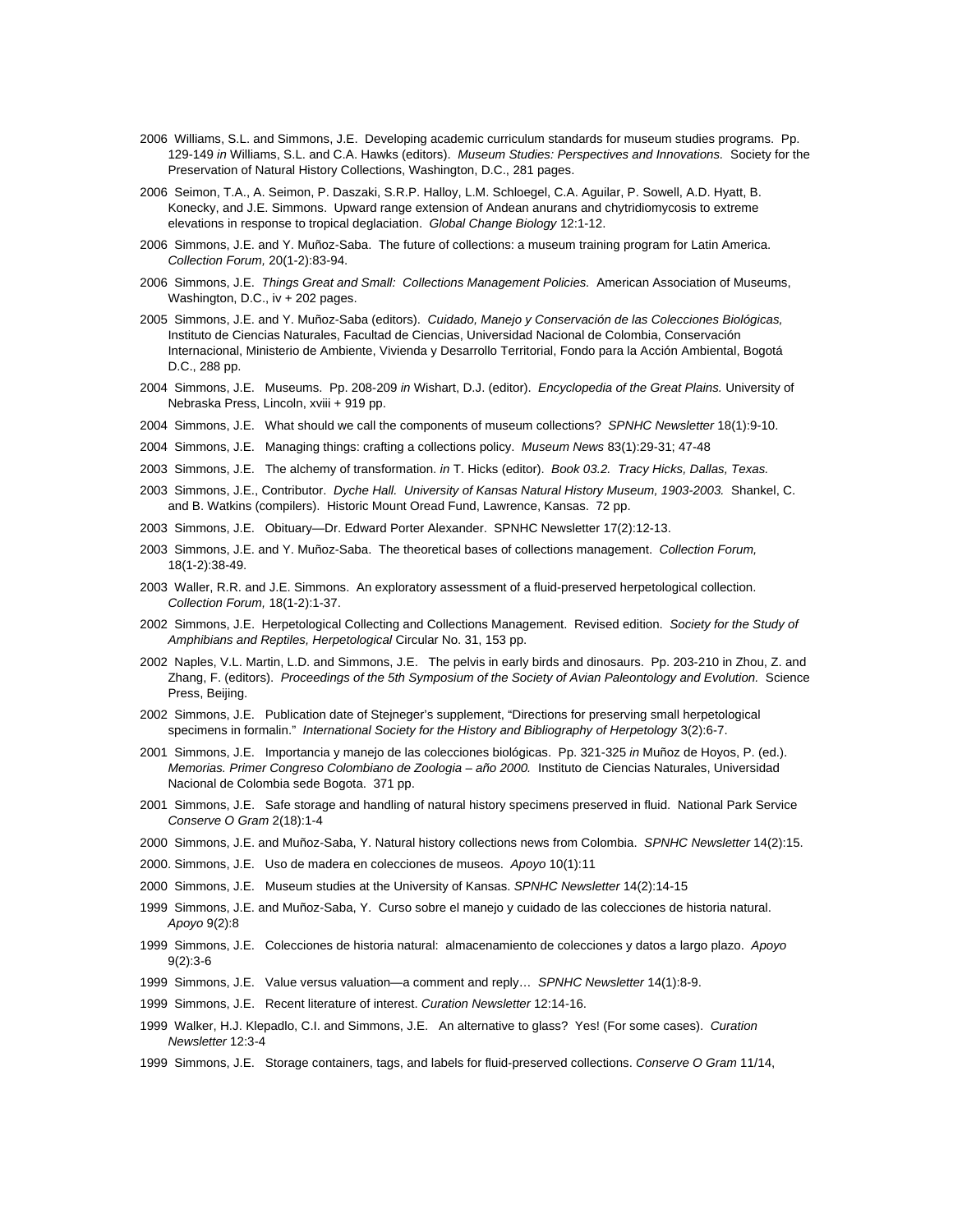National Park Service.

- 1999 Simmons, J.E. Storage concerns for fluid-preserved collections. *Conserve O Gram* 11/3, National Park Service.
- 1998 Simmons, J.E. Long-term storage of collections and data. *Mesoamerica* 3(4):44-49
- 1998 Simmons, J.E. Almacenamineto de colecciones y datos a largo plaza. *Mesoamerica* 3(4):38-43.
- 1997. Ford, L.S. and Simmons, J.E. The diffusion of knowledge: Agassiz, Ruthven and the growth of herpetological collections. Pp. 577-593 *in* Pietsh, T.W. and W.D. Anderson, Jr. (editors). *Collection Building in Ichthyology and Herpetology in the 18th, 19th, and 20th Centuries.* American Society of Ichthyologists and Herpetologists Special Publication No. 3, xiii + 593
- 1996 Simmons, J.E. The Dangerous Snakes of Africa—Natural History; Species Directory; Venoms and Snakebite [book review]. *Herpetological Review* 27(4):219-220.
- 1996 Simmons, J.E. Careers in herpetology. American Society of Ichthyologists and Herpetologists web site, http://www.utexas.edu:80/ftp/depts/asih/pubs/herpjobs.htm.
- 1996. Feduccia, A. Martin, L.D. and Simmons, J.E. Nesting dinosaur. *Science* 272:1571
- 1996. Cato, P.S. Waller, R.R. Sharp, L. Simmons, J.E. and Williams, S.L. Developing staff resources for managing collections. *Virginia Museum of Natural History Special Publication* Number 4, 71 pp.
- 1995. Shelton, S.Y. and Simmons, J.E. A points standard for audio-visual presentations. *The Biology Curator* 1995(4):6.
- 1995 Simmons, J.E. Storage of fluid preserved collections. Pp. 161-186 *in* Rose, C.L. C.A. Hawks, and H.H. Genoways (eds.). *Storage of Natural History Collections: Ideas and Practical Solutions.* Society for the Preservation of Natural History Collections, x + 448 pp.
- 1995 Simmons, J.E. Natural History Museum's Panorama marks centennial. *Accolades* 1(1):6-7
- 1995 Simmons, J.E. Fine vintage specimens. *Explore,* Spring 1995:4
- 1994 Simmons, J.E. Assessment of a fluid preserved herpetological collection. Pp. 11-15 *in* Snyder, A.M. (ed.). 1993 *American Society of Ichthyologists and Herpetologists Workshop on Collections Care and Management Issues.* ASIH. 20 pp.
- 1993 Simmons, J.E. Collecting and preserving amphibians and reptiles. Pp. 451-465 *in* E. Zhao and K. Adler. *Herpetology of China.* Society for the Study of Amphibians and Reptiles. 522 pp.
- 1993 Simmons, J.E. Spirit collections. *Virginia Explorer* 9(3):23-24.
- 1993 Goebel, A.M. and Simmons, J.E. Preserving DNA in liquid-preserved museum specimens. Pp. 34-52 *in* Snyder, A.M. (ed.). *The 1992 American Society of Icthyologists and Herpetologists Workshop on Collections Care and Management Issues.* ASIH. 52 pp.
- 1993 Simmons, J.E. Blithe spirits: problems and potentials of fluid preservation. Pp. 12-27 *in* Snyder, A.M. (ed.). *The 1992 American Society of Icthyologists and Herpetologists Workshop on Collections Care and Management Issues.* ASIH. 52 pp.
- 1993 Simmons, J.E. Natural history collections management in North America. *Journal of Biological Curation*  1(3/4):1-17
- 1992 Simmons, J.E. Vial supports for cleared and stained specimens. Pp. 215- 216 *in* Rose, C.L. and A.R. de Torres (eds.). *Storage of Natural History Collections: Ideas and Practical Solutions.* Society for the Preservation of Natural History Collections. xvi + 346 pp.
- 1992 Simmons, J.E. International Symposium and First World Congress on the Preservation and Conservation of Natural History Collections. *Natural History Conservation* (International Council of Museums, (ICOM-CC WG13). Number 7:2-3.
- 1992 Simmons, J.E. Retrospective Madrid... *Society for the Preservation of Natural History Collections Newsletter* 6(2):2-3.
- 1992 Manning, A. and Simmons, J.E. Collections management: preservation and utilization of specimens [column]. *Association of Systematics Collections Newsletter* 20(2):106-107.
- 1992 Simmons, J.E. Collecting and preserving amphibians and reptiles. Pp. 239-252 *in* Leviton, A.E., S.C. Anderson, S.A. Minton, and K. Adler. *Introduction to the herpetofauna of Iraq, Kuwait and the Arabian Gulf Region.* Society for the Study of Amphibians and Reptiles. vii + 252 pp.
- 1991 Manning, A. and Simmons, J.E. Collections management [column]. *Association of Systematics Collections Newsletter* 19(4):46.
- 1991 Simmons, J.E. Conservation problems of fluid preserved collections. Pp. 69-89 *in* Cato, P. and C. Jones (eds.).